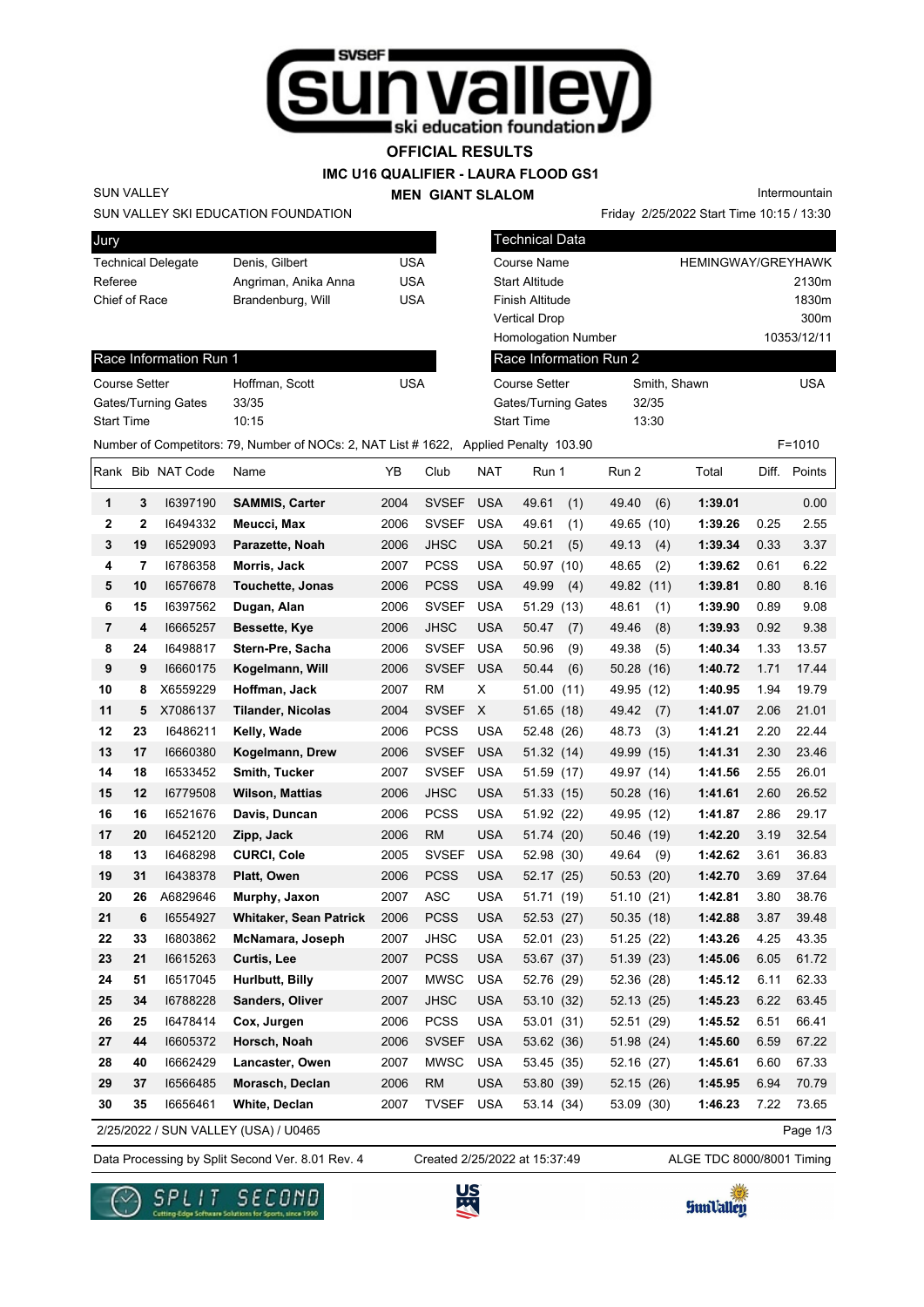## **IMC U16 QUALIFIER - LAURA FLOOD GS1 MEN GIANT SLALOM OFFICIAL RESULTS**

Intermountain

SUN VALLEY

|    |    |                   | SUN VALLEY SKI EDUCATION FOUNDATION |      |              |            |                  | Friday 2/25/2022 Start Time 10:15 / 13:30 |                      |       |              |
|----|----|-------------------|-------------------------------------|------|--------------|------------|------------------|-------------------------------------------|----------------------|-------|--------------|
|    |    | Rank Bib NAT Code | Name                                | YB   | Club         | <b>NAT</b> | Run 1            | Run 2                                     | Total                | Diff. | Points       |
| 31 | 36 | 16581521          | Demers, Alexander                   | 2007 | <b>PCSS</b>  | <b>USA</b> | 51.79 (21)       | 54.45 (39)                                | 1:46.24              | 7.23  | 73.75        |
| 32 | 45 | 16813437          | Logan, Liam                         | 2007 | <b>JHSC</b>  | <b>USA</b> | 54.04 (41)       | 53.09<br>(30)                             | 1:47.13              | 8.12  | 82.83        |
| 33 | 42 | 16590578          | Scanlan, John                       | 2007 | <b>PCSS</b>  | <b>USA</b> | 54.12 (42)       | 53.42 (32)                                | 1:47.54              | 8.53  | 87.01        |
| 34 | 49 | 16553723          | Sibley, Nicolas                     | 2005 | <b>PCSS</b>  | <b>USA</b> | 53.92 (40)       | 53.64 (35)                                | 1:47.56              | 8.55  | 87.22        |
| 35 | 41 | 16547894          | Gowski, Freddy                      | 2007 | <b>RM</b>    | <b>USA</b> | 54.42 (44)       | 53.59 (33)                                | 1:48.01              | 9.00  | 91.81        |
| 36 | 52 | 16571351          | PENZE, Dylan                        | 2005 | <b>PCSS</b>  | <b>USA</b> | 54.22 (43)       | 53.81 (36)                                | 1:48.03              | 9.02  | 92.01        |
| 37 | 53 | 16554618          | Sherman, Zeke                       | 2007 | <b>PCSS</b>  | <b>USA</b> | 54.72 (46)       | 53.61 (34)                                | 1:48.33              | 9.32  | 95.07        |
| 38 | 29 | 16438159          | Horsley, Tomi                       | 2006 | <b>SB</b>    | <b>USA</b> | 55.14 (47)       | 54.15 (37)                                | 1:49.29              |       | 10.28 104.87 |
| 39 | 47 | 16512453          | Kath, Nikolas                       | 2006 | <b>SB</b>    | <b>USA</b> | 56.25 (52)       | 54.19 (38)                                | 1:50.44              |       | 11.43 116.60 |
| 40 | 64 | 16534737          | Mickelson, Milan                    | 2007 | <b>RM</b>    | <b>USA</b> | 56.07 (49)       | 55.06 (41)                                | 1:51.13 12.12 123.64 |       |              |
|    | 48 | 16646815          | Clark, Finley                       | 2006 | <b>PCSS</b>  | <b>USA</b> | 56.11 (51)       | 55.02 (40)                                | 1:51.13              |       | 12.12 123.64 |
| 42 | 55 | 16879847          | <b>Bolden, Sydney</b>               | 2006 | <b>JHSC</b>  | <b>USA</b> | 56.10 (50)       | 55.29 (44)                                | 1:51.39              |       | 12.38 126.29 |
| 43 | 61 | A6851423          | Bajwa, Santiago                     | 2006 | <b>ASC</b>   | <b>USA</b> | 56.83 (55)       | 55.21 (43)                                | 1:52.04 13.03 132.92 |       |              |
| 44 | 60 | 16611694          | Dobrovinsky, Max                    | 2007 | <b>PCSS</b>  | <b>USA</b> | 57.19 (58)       | 56.17 (45)                                | 1:53.36 14.35 146.38 |       |              |
| 45 | 38 | 15141924          | <b>HORSLEY, Erich</b>               | 1972 | <b>SB</b>    | <b>USA</b> | 56.61 (54)       | 56.96 (47)                                | 1:53.57 14.56 148.53 |       |              |
| 46 | 67 | 16550251          | Stein, Ashland                      | 2007 | <b>PCSS</b>  | <b>USA</b> | 58.42 (59)       | 56.45 (46)                                | 1:54.87 15.86 161.79 |       |              |
| 47 | 63 | 16549991          | Comey, Hayden                       | 2007 | <b>SB</b>    | <b>USA</b> | 1:00.11(65)      | 59.81 (50)                                | 1:59.92 20.91 213.30 |       |              |
| 48 | 74 | X7048237          | Godbout, Olivier                    | 2006 | SOL          | X.         | 1:00.07(64)      | 1:01.23<br>(55)                           | 2:01.30 22.29 227.38 |       |              |
| 49 | 72 | 16550794          | Moon, Cashton                       | 2007 | <b>SB</b>    | <b>USA</b> | 1:01.29(66)      | 1:01.50(57)                               | 2:02.79 23.78 242.58 |       |              |
| 50 | 73 | 17063881          | Radtke, lan                         | 2007 | <b>TVSEF</b> | <b>USA</b> | 1:01.81(67)      | 1:01.11(54)                               | 2:02.92 23.91 243.91 |       |              |
| 51 | 69 | 16919812          | Gensch, Wolfi                       | 2007 | <b>JHSC</b>  | <b>USA</b> | 1:02.84(69)      | 1:00.29(52)                               | 2:03.13 24.12 246.05 |       |              |
| 52 | 70 | X6588935          | Lennon, Joseph                      | 2007 | <b>PCSS</b>  | X          | 1:02.20(68)      | 1:01.10(53)                               | 2:03.30 24.29 247.78 |       |              |
| 53 | 75 | 16892697          | <b>Holland, Dallin</b>              | 2007 | <b>BBSEF</b> | <b>USA</b> | 1:00.00(63)      | 1:03.44(59)                               | 2:03.44 24.43 249.21 |       |              |
| 54 | 78 | 16922062          | Madeo, Niki                         | 2007 | SOL          | USA        | 1:03.94(72)      | 1:01.35<br>(56)                           | 2:05.29 26.28 268.08 |       |              |
| 55 | 77 | 16869650          | Doyle, Connor                       | 2006 | <b>SB</b>    | <b>USA</b> | 1:02.98(70)      | 1:03.09<br>(58)                           | 2:06.07 27.06 276.04 |       |              |
| 56 | 62 | 16567811          | Gandhi, Kyan                        | 2006 | <b>SVSEF</b> |            | USA 1:04.74 (73) | 1:04.78(60)                               | 2:09.52 30.51 311.23 |       |              |

#### **NOT PERMITTED TO START 1st RUN**

**DID NOT START 1st RUN**

|    |          | DID NOT FINISH 1st RUN: 6 competitors |      |             |            |            |
|----|----------|---------------------------------------|------|-------------|------------|------------|
| 71 | 16779681 | Hertzberg, Tanner                     | 2007 | <b>SBN</b>  | <b>USA</b> | 59.93 (51) |
| 68 | 16714651 | Glidden, Austin                       | 2007 | <b>PCSS</b> | USA        | 58.21 (48) |
| 59 | 16433612 | Jacquin, Morgan                       | 2006 | <b>RM</b>   | USA        |            |
| 58 | 16574265 | <b>Steward, Alex</b>                  | 2007 | SB          | USA        | 58.83 (49) |
| 43 | 16549982 | Comey, Maddox                         | 2007 | <b>SB</b>   | USA        | 55.18 (42) |
| 32 | 16663778 | Pruzan, Nate                          | 2006 | <b>JHSC</b> | USA        |            |

**DISQUALIFIED 1st RUN**

#### **NOT PERMITTED TO START 2nd RUN**

**DID NOT START 2nd RUN**

2/25/2022 / SUN VALLEY (USA) / U0465

Data Processing by Split Second Ver. 8.01 Rev. 4 Created 2/25/2022 at 15:37:49 ALGE TDC 8000/8001 Timing

Created 2/25/2022 at 15:37:49

Page 2/3